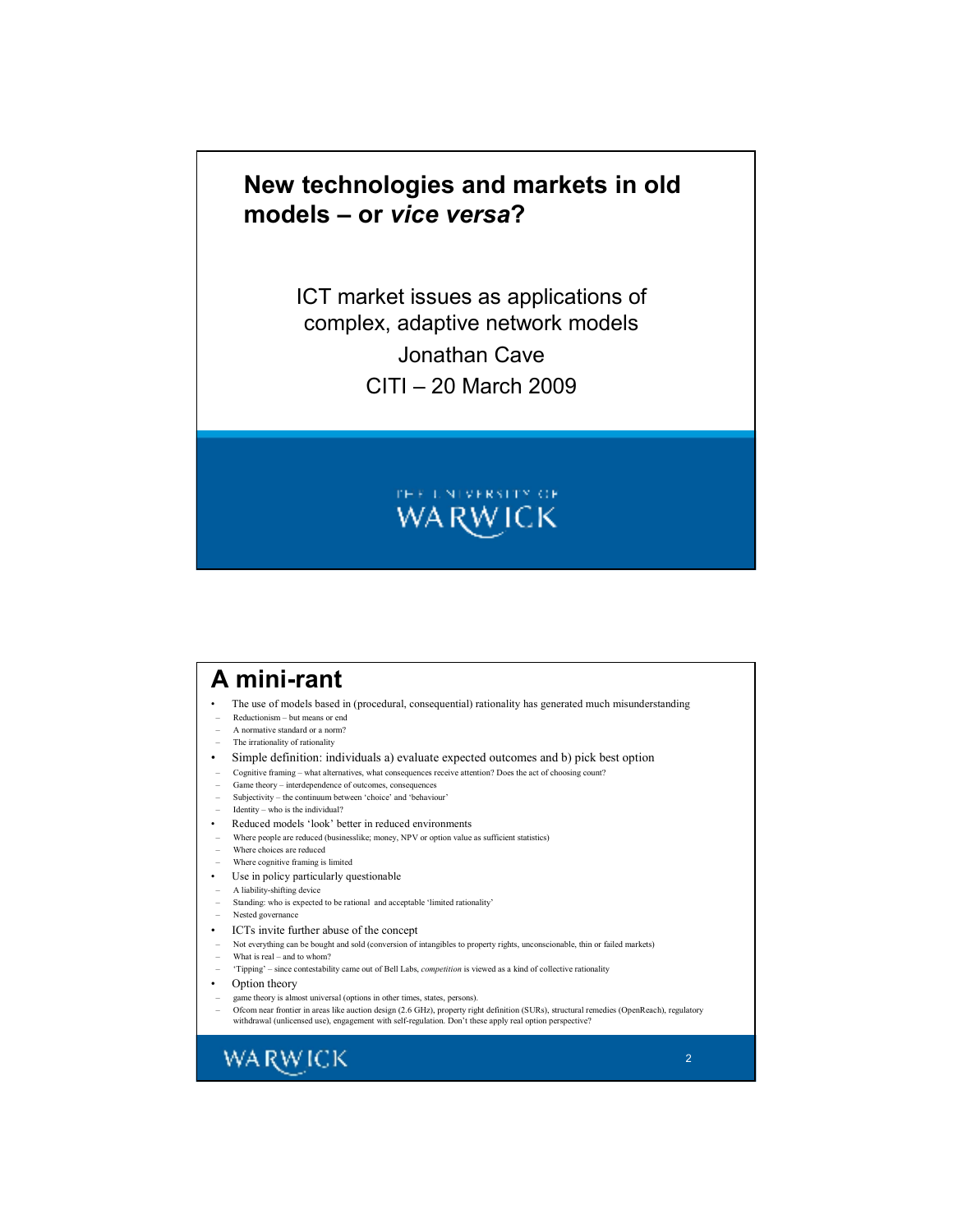#### **OK, I feel better! An outline** • Not new! Some ICT-driven developments in network economics – Description: standards, two-sided markets, preannouncement, versioning, switching costs – Design: Spectrum auction (not like oil leases); regulatory arrangements **Evolution** – An alternative to neoclassical theory (*lock-in example*) – A simple model based on the confluence of three forces • Variation (creativity, accidents, coordination failures, misunderstanding) • Selection (market-testing, peer-review, adoption) • Persistence/heredity (imitation, cumulative innovation, combination) **Complexity** – Systems made of systems show emergence, synch, etc. – Networks show complex evolution: they are resilient in a static sense and capable of learning • Economists' version of network theory – Evolution of behaviour in a fixed network (conventions, cohesion, contagion) – Evolution of network structures (the co-authorship game, pairwise stability) – Co-evolution of structures and behaviour (*malware example*, financial networks) **Prospects** – Layered networks (institutions, people, ideas) – Refinements of graph-theory version (n-ary links, direction, strength persistence) – New forms of intervention – Deeper analysis of technology/economic/societal linkages CITI conference on the WA RW ICK 3 New Economics of ICT

# **Evolution example**

- Neoclassical (incl. some endogenous growth)
- Essentially static
- Technologies perturb moment-to-moment sequences of equilibria as exogenous shocks or more-or-less predictable (and foreseen) consequences of past investments
- **Evolutionary**
- Market equilibrium paths disturbed by technologies, interaction w/e.g. demand
- Perturbations may be sustained or path-dependent ⇒ describable as rigidities
- Selection (by market) and stabilisation (by technology clustering) may produce lock-in to a technological paradigm
- May be efficient or inefficient
- May need reinforcement by another 'selection domain' (e.g. policy, finance, social acceptance…)
	- Alignment of selection increases chance of lock-in
	- Punctuated equilibrium fewer, more dramatic changes (break-out)
	- Policy needs to pay attention to lock-in: business certainly does leverage of 'free' provision of dominant search capability to 'search terms', end-to-end payments (PRS in UK), etc.

### **WARWICK**

CITI conference on the New Economics of ICT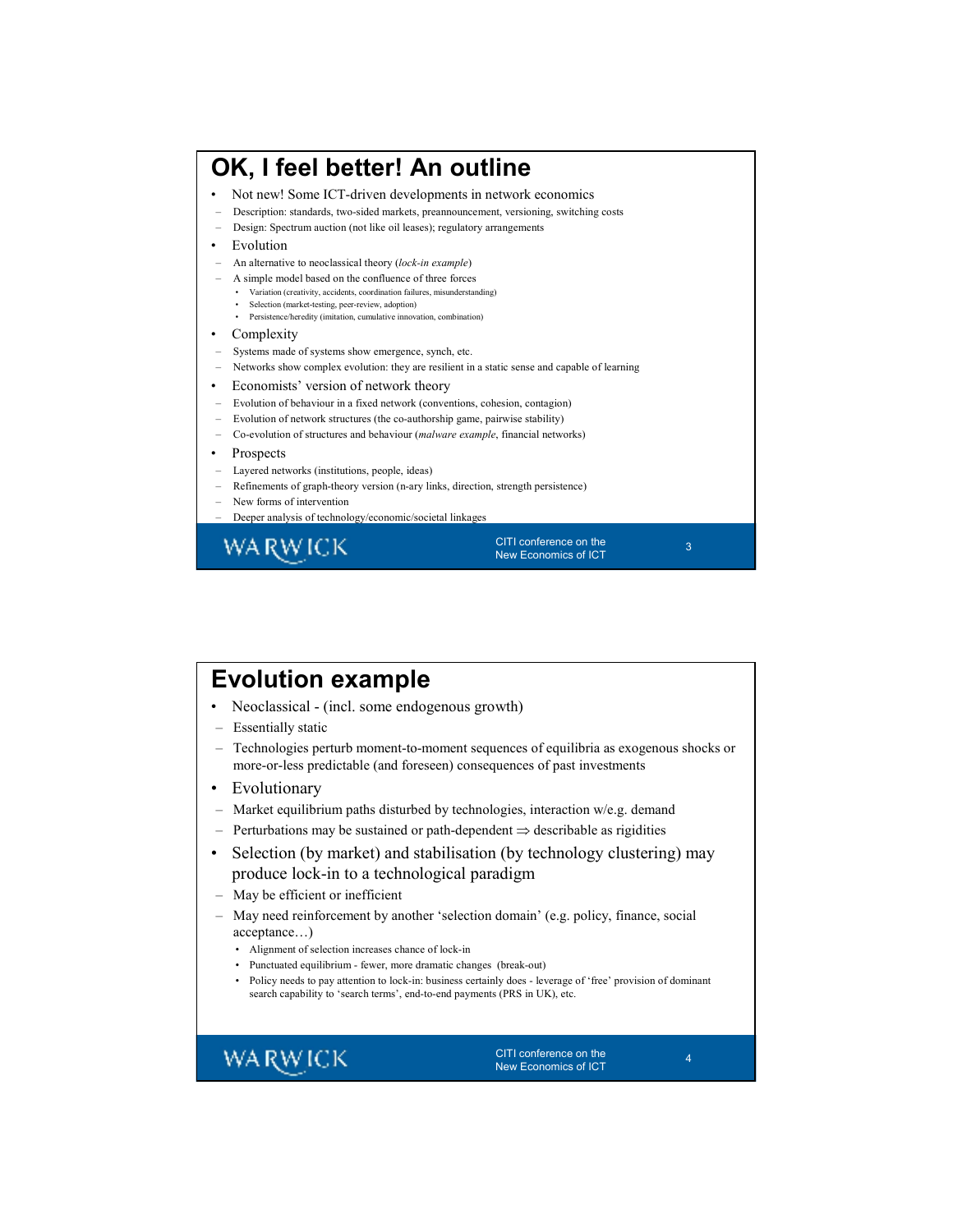### **More on lock-in evolution**

- Impact on innovation lock-in from mutual interaction can discourage or prevent new developments
- In a market reinforced by network externalities among previous adopters of one or more related technologies, a new generation can be irrelevant
- A third selection mechanism affecting decision-making about relevant technology combinations
- Impact on price competition:
- If consumers are already locked-in, firms may raise price consumers will not switch unless the price difference exceeds the switching cost
- If consumers are not locked in, brand-producing firms will compete *intensively* with discounts and complimentary products to
	- attract consumers who will be locked in or
	- generate costly 'churn'

# **WARWICK**

CITI conference on the New Economics of ICT

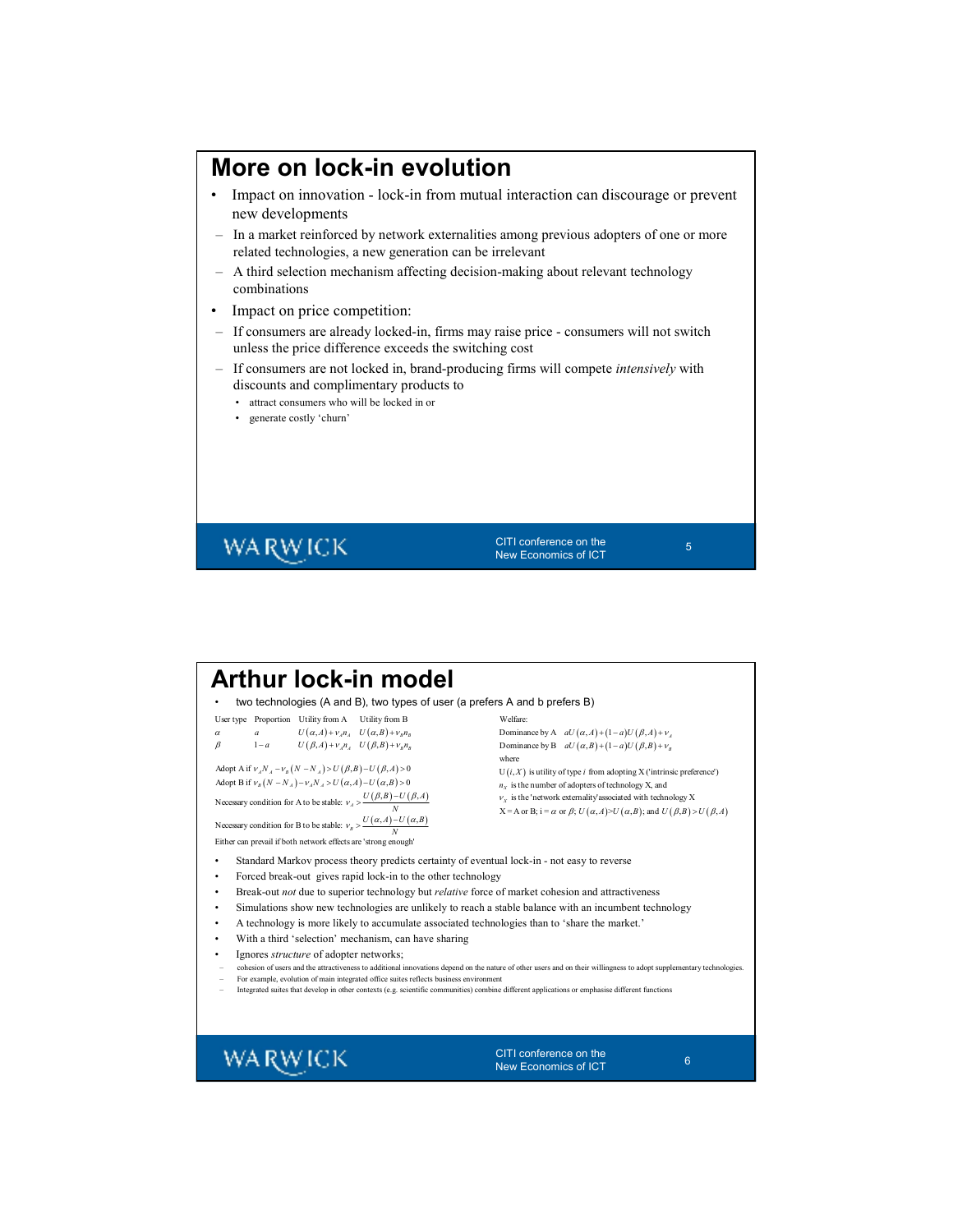# **Natural monopoly conundrum**

- Information goods: first copy involves huge sunk cost, but subsequent copies cost almost nothing to reproduce (and distribute?)
- Encyclopaedia Britannica: cost of gathering information  $\geq 100$  years of research as well as life-time work of many authors. Reproduction cost  $\leq$  £3.
- Software: development cost = thousands of programmer-hours (and β-tester frustration); can be distributed without cost (and authorisation) on Internet.
- In economic terms: average cost declines sharply with copies sold
- Hence, a competitive equilibrium ( $p = MC = 0$ ) does not exist
- Even if it did, externalities could make it inefficient.
- Inefficient distortion could also be generated by coordination on Pareto-inferior standard
- Does this kind of market failure justify government intervention?
- Could make things even worse: • EU support for ISDN, competing HDTV standards, NGN and new telephone standards – Why might government intervention in standard setting be undesirable?
- Corruption/capture, over-reliance on natural monopoly models • Oversimplified view of networks (ignoring structure, power asymmetries, impact on behaviour, dynamics…)
- Are access pricing and/or open network rules (neutrality, etc.) solution?

WA RW ICK

Topics in Economic Theory Lecture 1

# **Need for policy?**

- Where competitive equilibria do not exist in markets for network products and services, the First Theorem of classical welfare economics cannot be applied.
- Even if a competitive equilibrium exists, consumption and production externalities could make it inefficient.
- An inefficient distortion could also be generated when the industry coordinates on a Pareto-inferior standard (note coordination game used in prior lectures
- Does this kind of market failure justify government intervention?
	- Could make things even worse:
	- (i) EU support for ISDN
		- (ii) Many governments' support for competing HDTV standards
		- (iii) (?) NGN and new telephone standards
- Why might government intervention in standard setting be undesirable?
	- Corruption/capture
	- Over-reliance on natural monopoly models
	- Oversimplified view of networks (ignoring structure, power asymmetries, impact on behaviour, dynamics…)
- Are access pricing and/or open network rules (neutrality, etc.) solution?

**WARWICK** 

Topics in Economic Theory Lecture 1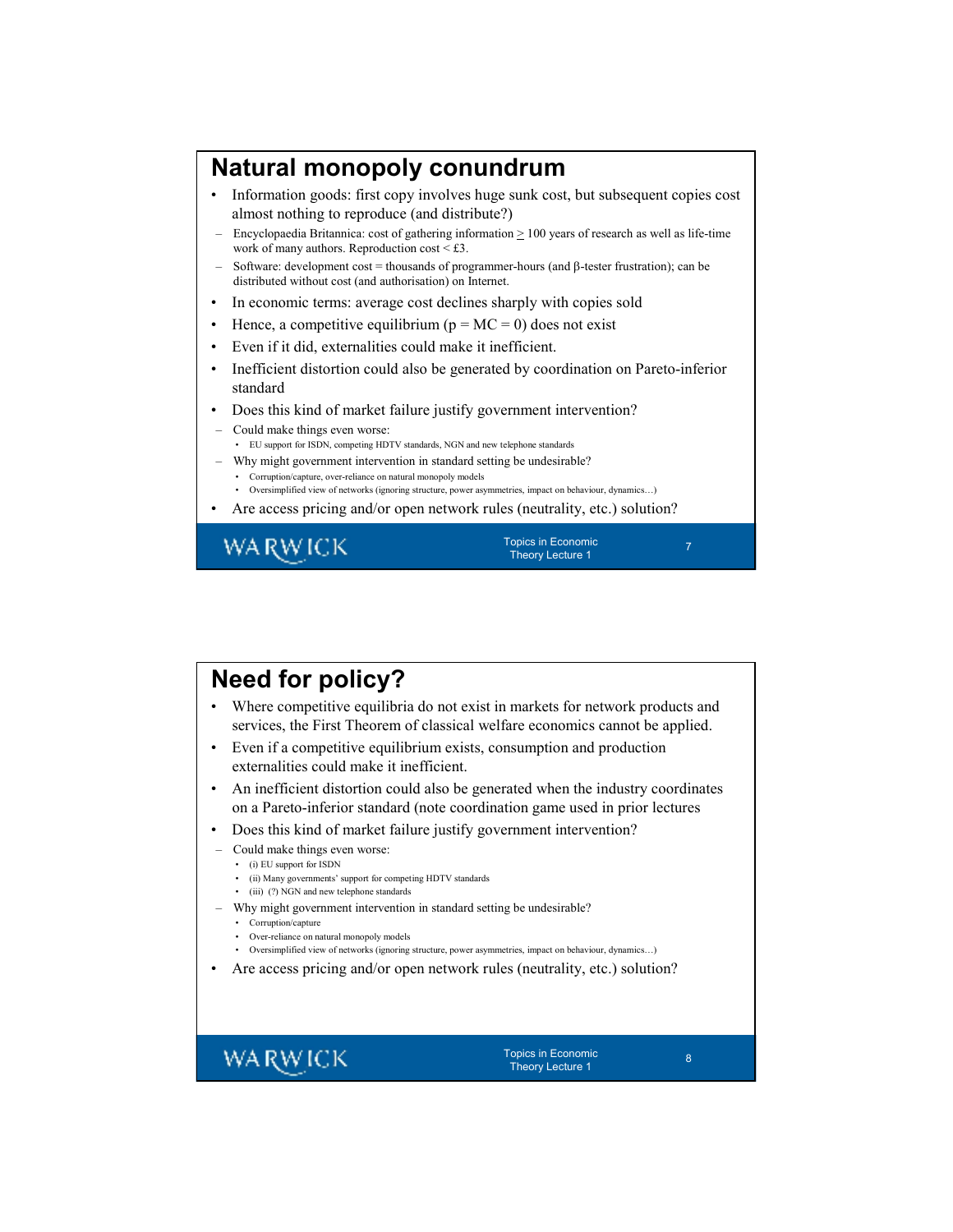

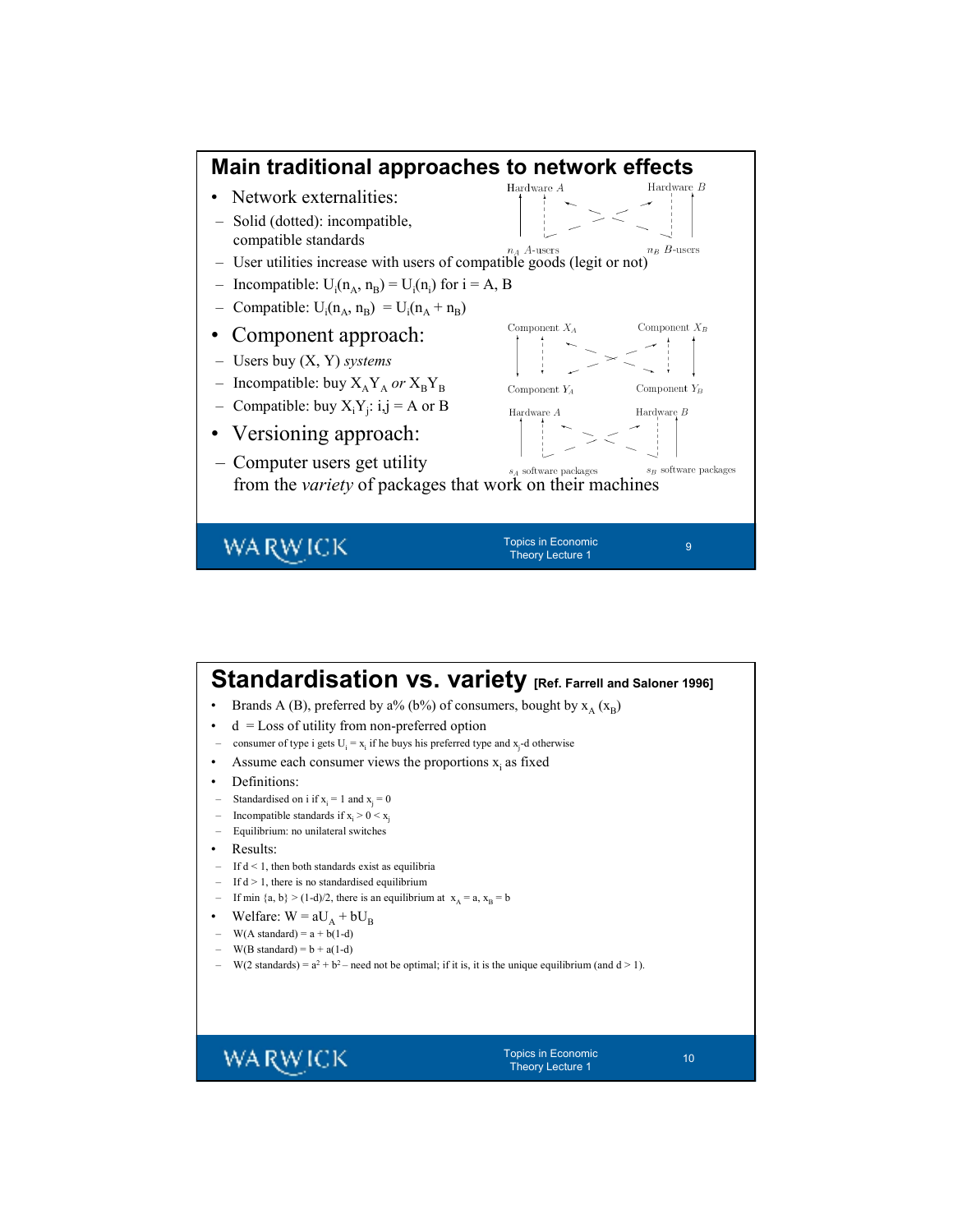# **ICT economics and lock-in**

#### • Theory

- Contrast competition *for* (extensive) and *in* (intensive) the market
- Extensive competition (incompatible networks) *initially* unstable and sensitive to competitive offers, new technologies (somewhere in value chains) and random shocks, but "tips" into rigid monopoly
- Intensive competition raises switching costs; expected modest profit encourages small-scale entry, but equally discourage firms from raiding each other's installed base, which discourages more aggressive entry, even by modestly superior technologies
- Combined result : even inefficient extensive competition beats intensive competition, especially for incumbents too little connectivity or compatibility

#### **Expectation**

- Optimist: coordinated shift to better technology bandwagon, communication (standards), introductory pricing, etc. • Static: makes market behave like single adopter; extensive competition gives less variety but less product differentiation, resulting in sharper competition.
	- Dynamic: users make own investments in adopted technology, increasing switching costs, magnified by interaction with network effects. But such markets may not do badly, because adopters initially get additional benefits that counterbalance eventual losses to the dominant provider(s).
- Pessimistic: coordination likely to reinforce only external factors (installed base) rather than efficiency.
	- no *a priori* reason for 'good' differentiation; fragmentation (loss of network benefits) or locked-in convergence to "wrong" technology are possible.
	- offering better deals not a safe way to capture market; suppliers will find other ways to capture attention and expectations of users and suppliers and invest in other ways to generate profits from captives. Net result - less efficient services on less attractive terms. • If expectations more responsive to installed base than actual performance (harder to observe, more 'subjective'), extra value from
	- network effects is converted to collective switching costs, locking users into outdated (or simply inferior) technologies.
	- High returns to locking in expectations encourages other inefficiencies exclusive dealing or 'vapourware ' preannouncements by incumbents aimed at blocking any 'windows of opportunity' that open up for the entry of efficient rivals



CITI conference on the New Economics of ICT

11

### **Networks**

- Networks can be social, economic (or both)
- Conventional models consider binary links (possibly with direction, duration and strength)
- Traditional social structures were viewed as important in backward economies: with industrialisation and modernisation, this role gradually declined [In the 'brave new world' of ICTs, it is coming back strongly: P2P, firm alliances, shared identities, etc.]
- Similarly, trading restrictions were viewed (until the '70s) as a departure from perfectly functioning markets where anonymous agents meet in centralised markets to trade under common prices. (Bestknown exposition: Polanyi's "The Great Transformation") –Theories of general equilibrium, oligopoly, search and matching frictions reflect this. Even extensions (like the core or value) only involve (unstructured) membership in coalitions. The theory has been very useful and afforded many profound insights.
- In the 1970's, incomplete information entered asymmetries and uncertainties began to dominate our view of economic interactions
- Buyers knowing less than sellers, banks knowing less than entrepreneurs, boards/managers knowing less than CEOs/workers, regulators knowing less than regulated firms, etc.
- Know-one knows (or different people know different things) about new things or the future
- (Formal and informal) institutions matter in this world: informational efficiency of markets, proerty rights, incentive regulation, options, reputations, etc.
- Most of us meet a very small subset of the population. The descriptive plausibility of these local interactions was not contested but its significance was not examined either.
- 1990's: local interaction yields very different predictions compared to centralised (general equilibrium, oligopoly) or random (search) interaction.

**WARWICK** 

CITI conference on the New Economics of ICT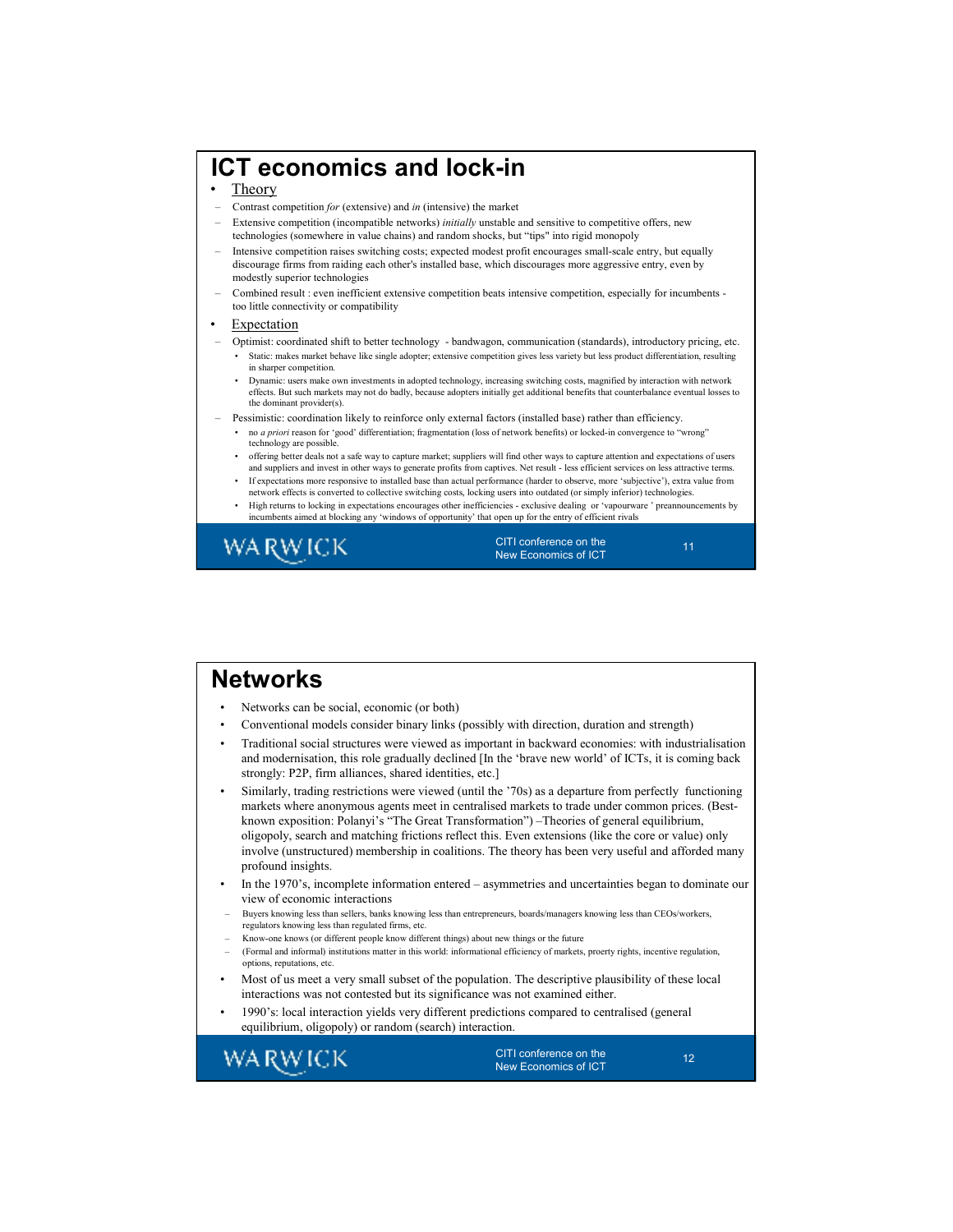# **So what did we conclude (late 90's-00's)?**

- Individual identity is important
- Patterns of interaction are crucial
- Key structural parameters of "small world"
- *Low average degree* (number of links): much less than number of nodes; enormous inequality.
	- Over 200 million web sites (2000)
	- Average degree 7.5
	- Most less than 10 links, but some have thousands of links!
- *High Clustering* (% of neighbours directly linked): very high in social networks. If links form at random, a large n-node network with average degree k would have clustering roughly k/n. The economics co-author network is over 7000 times higher than predicted!
- *Low Average distance*: The average distance between nodes is very small. The 2000 study of the Web had a giant component with 180 million sites and an average distance of 6! Similarly, a patent network of firms with 4000 nodes had an average distance around 4.

**WARWICK** 

CITI conference on the New Economics of ICT

| <b>Behaviour in networks</b><br>say a coordination game of picking a standard: | Fix network $\Gamma$ ; players play a (2-player) noncooperative game against their neighbours –<br>Standard A Standard B |
|--------------------------------------------------------------------------------|--------------------------------------------------------------------------------------------------------------------------|
| Standard A<br>Standard B<br>$v < 3$ ; $x < 1$                                  | (3,3)<br>(x, y)<br>(y,x)<br>(1,1)                                                                                        |
| Either standard is an equilibrium, and A is 'better'                           |                                                                                                                          |
| 1; look at limiting distribution                                               | Dynamics: let a random player adopt a best reply to his neighbours with high probability <                               |
| ٠<br>mistake is infinitely less likely than another                            | Standard analysis looks at mistakes that are log-linear in payoffs - in the limit the bigger                             |
| Results:<br>٠                                                                  |                                                                                                                          |
| strategy (the best reply to a purely-random opponent strategy)                 | For a fully-connected network and a 2x2 game, the stable outcome is a homogeneous play of the risk-dominant              |
| Not necessarily optimal                                                        |                                                                                                                          |
|                                                                                | With a less-connected network (especially a highly-clustered one) stable diversity is possible                           |
| Speed of convergence increases sharply with local structure.                   |                                                                                                                          |
| 7A RW ICK                                                                      | CITI conference on the<br>14<br><b>New Economics of ICT</b>                                                              |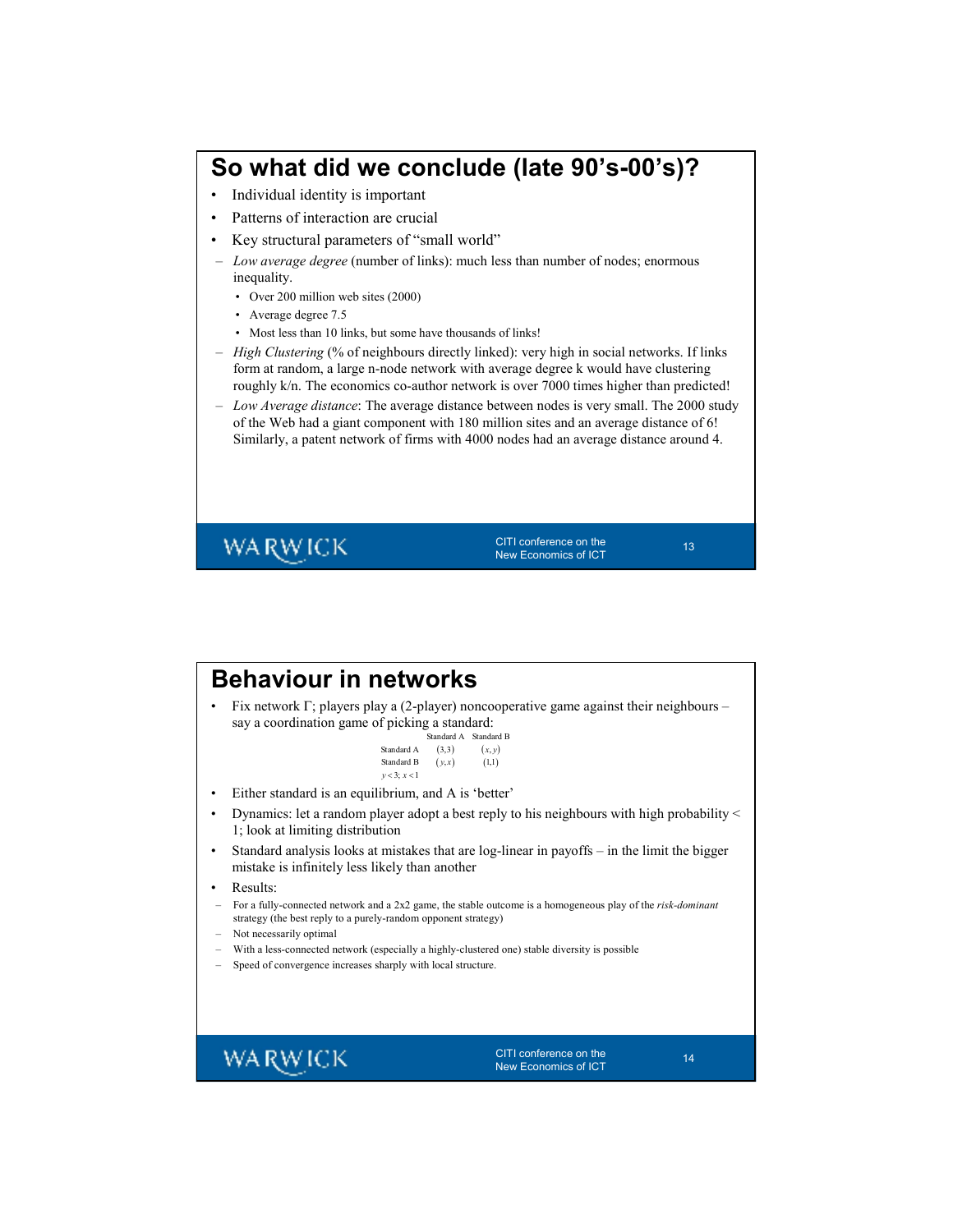#### **Dynamic Models of formation** • Definitions – Networks Γ and Γ' are adjacent if they differ by one link – Network Γ' *defeats* Γ if either • Γ' breaks a link ij  $\in \Gamma$  and I or j is better off under  $\Gamma'$  or • Γ' adds a link ij ∉ Γ and both I and j are better off under Γ' – A network is pairwise stable iff it is not defeated by an adjacent network – Stochastic process starts from the empty network and selects a random link, which is added or deleted if it would defeat the current network. – A network is *stable* if after t no link would ever be added or removed (stronger than pairwise stability) • Nonexistence (even of pairwise stable networks)  $\begin{aligned} \Gamma_1 &= \{ \{12\}, \{23\}, \{4\} \} - Y(\Gamma_1) = (11, 6, 11, 0); \\ \Gamma_2 &= \{ \{12\} \} - Y(\Gamma_2) = (7, 7, 0, 0); \text{ breaking } \{23\} \text{ makes 2 better off}; \end{aligned}$  $\Gamma_3 = [{12}, {34}] - Y(\Gamma_3) = (7, 7, 7, 7)$  forming {34} makes 3 and 4 better off; and  $\Gamma_4 = [{12}, {23}, {34}] - Y(\Gamma_4) = (13, 8, 8, 13)$  forming {23} makes 2 and 3 better off; but - Moving back to  $\Gamma_1$  by breaking {34} makes 3 better off, and the cycle repeats. – Note: In the random errors model, this cycle is in the support of the limiting distribution. • Symmetric connections model –unique efficient network – Links form (break) if both (one) party wants this  $-$  Each link provides value  $\delta$  ( $\delta$ <sup>2</sup>, etc. for indirect links) and costs c – If costs are high, no value to links – empty network – If costs are low – cost always less than additional gain – full network – In the middle, the star is best because it is the minimal number of links needed to connect the full set and minimises average path length among such minimal networks. • Many extensions. **WARWICK**

| Joint models of structure and behaviour                                                                                                                                                                    |  |
|------------------------------------------------------------------------------------------------------------------------------------------------------------------------------------------------------------|--|
| Combines behavioural and structural random, imperfectly-executed, rational choice;<br>mistake probabilities are independent of payoffs                                                                     |  |
| Has multiple stochastically-stable states of play – some are neither risk-dominant nor<br>٠<br>efficient                                                                                                   |  |
| How it works:<br>٠                                                                                                                                                                                         |  |
| With a fixed network and costly link formation, players may take a long time to tremble towards a<br>new equilibrium                                                                                       |  |
| With endogenous links, a change in play may cause the link to j to be dropped                                                                                                                              |  |
| The 'cohesion' effect that damps random changes in behaviour is thus weakened                                                                                                                              |  |
| Standard A<br>(3,3)<br>(0,0)                                                                                                                                                                               |  |
| Standard B<br>(0.0)<br>(1,1)<br>Example:                                                                                                                                                                   |  |
| In complete network, A is stochastically stable                                                                                                                                                            |  |
| In the circle, A is stochastically stable, since having one neighbour playing A is enough to make any<br>neighbour wish to follow suit;                                                                    |  |
| In a star, both all-A and all-B are stochastically stable – it takes the same number of neighbours'<br>deviations to make a player switch from following A to B as it does to make him switch from B to A. |  |
| Note: Standard B is neither efficient nor risk-dominant                                                                                                                                                    |  |
|                                                                                                                                                                                                            |  |
|                                                                                                                                                                                                            |  |
| WA RW ICK                                                                                                                                                                                                  |  |